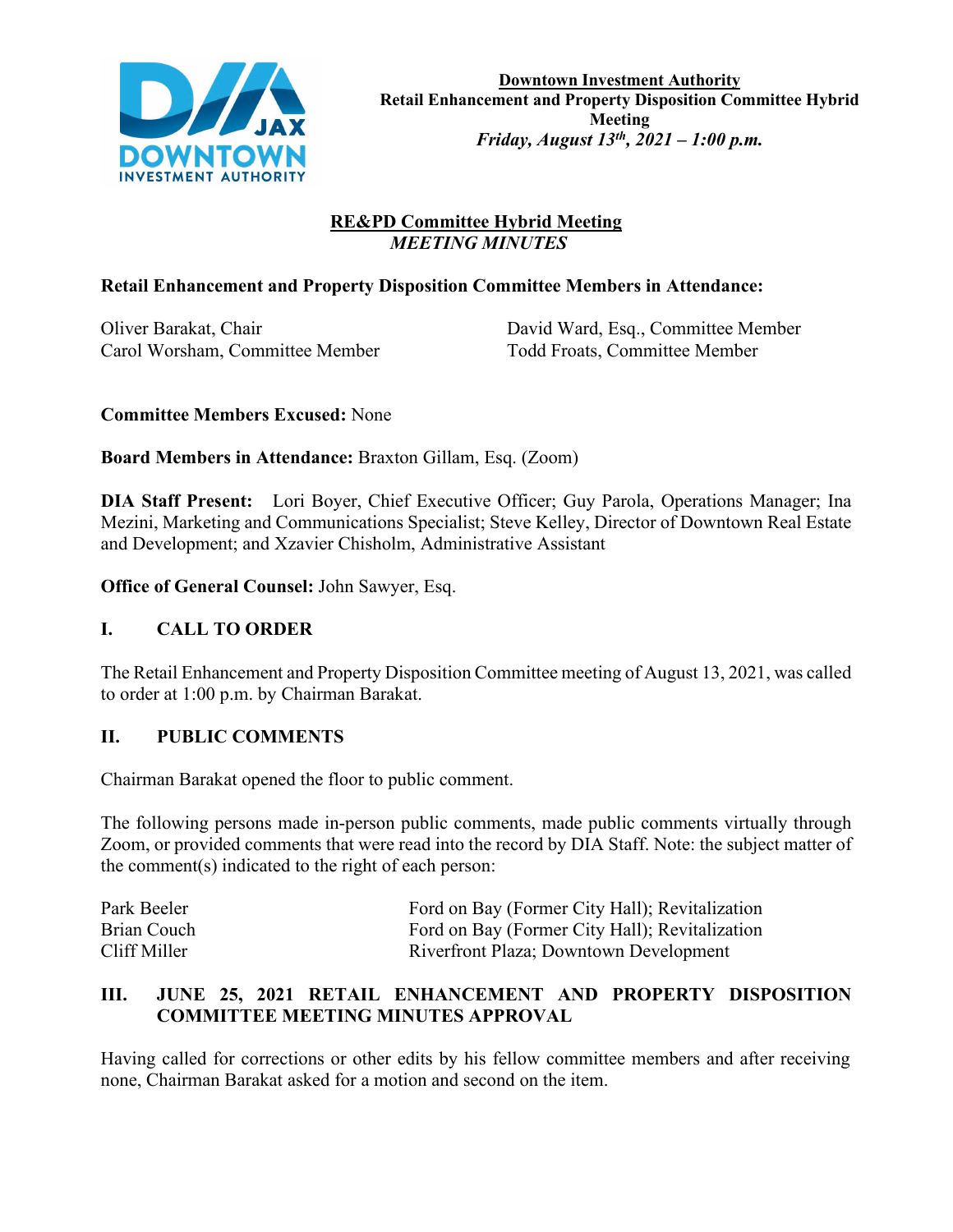Downtown Investment Authority Retail Enhancement and Property Disposition Committee Meeting, August 13<sup>th</sup>, 2021 Page 2 of 7

**Motion**: Committee Member Worsham moved to approve the minutes as presented **Seconded:** Committee Member Froats seconded the motion

Chairman Barakat called for a vote.

**Vote: Aye: 4 Nay: 0 Abstain: 0**

### **THE MOTION PASSED UNANIMOUSLY 4-0-0.**

### **IV. DISCUSSION OF FORD ON BAY STATUS AND APPROACH**

CEO Boyer stated that Resolution 2021-08-10 has been withdrawn because the contract is between the City of Jacksonville and CBRE, and not between DIA and CBRE. Therefore, it does not require a Board action. If the Board decides they would like the assistance of a broker in the marketing of the property, the DIA can continue to use the contract with the City which would be an administrative matter.

CEO Boyer provided an overview of the status and approach to Ford on Bay.

- Terminating negotiations with Spandrel and ISP 0307-20.
	- o Spandrel's proposal is materially different than the Notice of Disposition response and requires re-notice of the disposition.
	- o There has been an increased interest in the site and the value of the land has gone up substantially.
	- $\circ$  It is the DIA's recommendation to terminate the prior RFP as well as any negotiations with Spandrel.
	- o CBRE is present to discuss the highest and best use for the property in today's market and how that may or may not have changed in the last two years.
- The Board will be able to decide if they want to use marketing services or whether they want to just issue a 30-day Notice of Disposition, though the DIA does not have the capacity to market it.

#### **IV.a RESOLUTION 2021-08-09: TERMINATION OF ISP-0307-20 (FORD ON BAY)**

**A RESOLUTION OF THE DOWNTOWN INVESTMENT AUTHORITY ("DIA") ADOPTING THE RETAIL ENHANCMENT AND PROPERTY DISPOSTION COMMITTEE'S RECOMMENDATION TO TERMINATE NEGOTIATIONS WITH SPANDREL DEVELOPMENT PARTNERS, THE HIGHEST RANKED PROPOSAL TO ISP-0307-20; REJECT ALL PROPOSALS RELATING TO ISP-0307-20; TERMINATE 7-20 (THE "NOTICE"); PROVIDING FOR AN EFFECTIVE DATE.**

Chairman Barakat called for discussion regarding the termination of negotiations with Spandrel.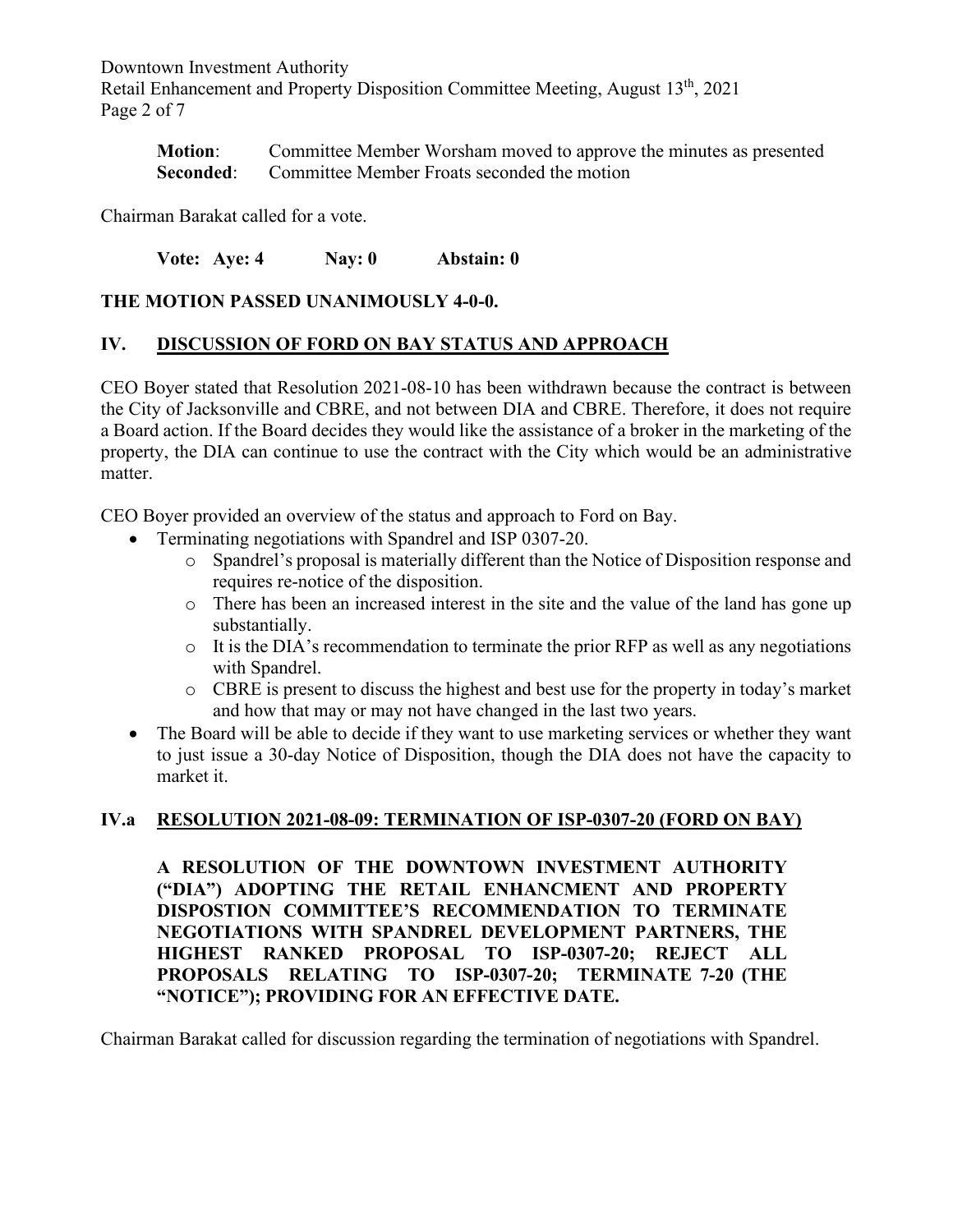Downtown Investment Authority Retail Enhancement and Property Disposition Committee Meeting, August 13<sup>th</sup>, 2021 Page 3 of 7

Committee Member Worsham stated that she has had prior discussions with CEO Boyer and due to Spandrel's inability to close on the original terms and the length of time the negotiations have gone on, she is in favor of terminating the RFP and issuing a new one.

Committee Member Ward stated that based on the assessment of the marketing professionals [CBRE] and DIA staff, he is in favor of terminating negotiations with Spandrel and issuing a new RFP.

Committee Member Froats agreed that Spandrel has not been able to move forward with the opportunity and is in favor of terminating negotiations.

CEO Boyer clarified that Spandrel has expressed their desire to move forward, however, their development proposal departs substantially enough from the current RFP requirements that a new RFP is required. They have been encouraged to resubmit if a new RFP is issued.

Seeing no further discussion, Chairman Barakat called for a motion.

**Motion**: Committee Member Froats moved to approve Resolution 2021-08-09 as presented

**Seconded:** Committee Member Worsham seconded the motion

**Vote: Aye: 4 Nay: 0 Abstain: 0**

#### **THE MOTION PASSED UNANIMOUSLY 4-0-0.**

#### **IV.b RESOLUTION 2021-08-10: CBRE EXTENSION WITHDRAWN**

## **IV.c RESOLUTION 2021-08-11: DISPOSITION TERMS 330 BAY (FORMER COURTHOUSE PARCEL**

**A RESOLUTION OF THE DOWNTOWN INVESTMENT AUTHORITY APPROVING THE TERMS AND CONDITIONS, SCORING CRITERA AND TIMELINE TO BE INCORPORATED INTO A NOTICE OF DISPOSITION FOR THAT CERTAIN CITYOWNED PROPERTY COMMONLY REFERRED TO AS THE FORMER COURTHOUSE PROPERTY; INSTRUCTING ITS CHIEF EXECUTIVE OFFICER ("CEO") TO TAKE ALL NECESSARY ACTION TO EFFECTUATE THE PURPOSES OF THIS RESOLUTION; FINDING THAT THIS RESOLUTION FURTHERS THE BUSINESS INVESTMENT AND DEVELOPMENT ("BID") PLAN, INCLUDING THE COMMUNITY REDEVELOPMENT AREA PLAN; AND PROVIDING FOR AN EFFECTIVE DATE.**

Chairman Barakat gave the floor to CEO Boyer to introduce the Resolution.

CEO Boyer gave the floor to Cliff Taylor and Joe Ayers, of CBRE, to provide a presentation.

Mr. Taylor provided a presentation on multi-family development, expressing the following: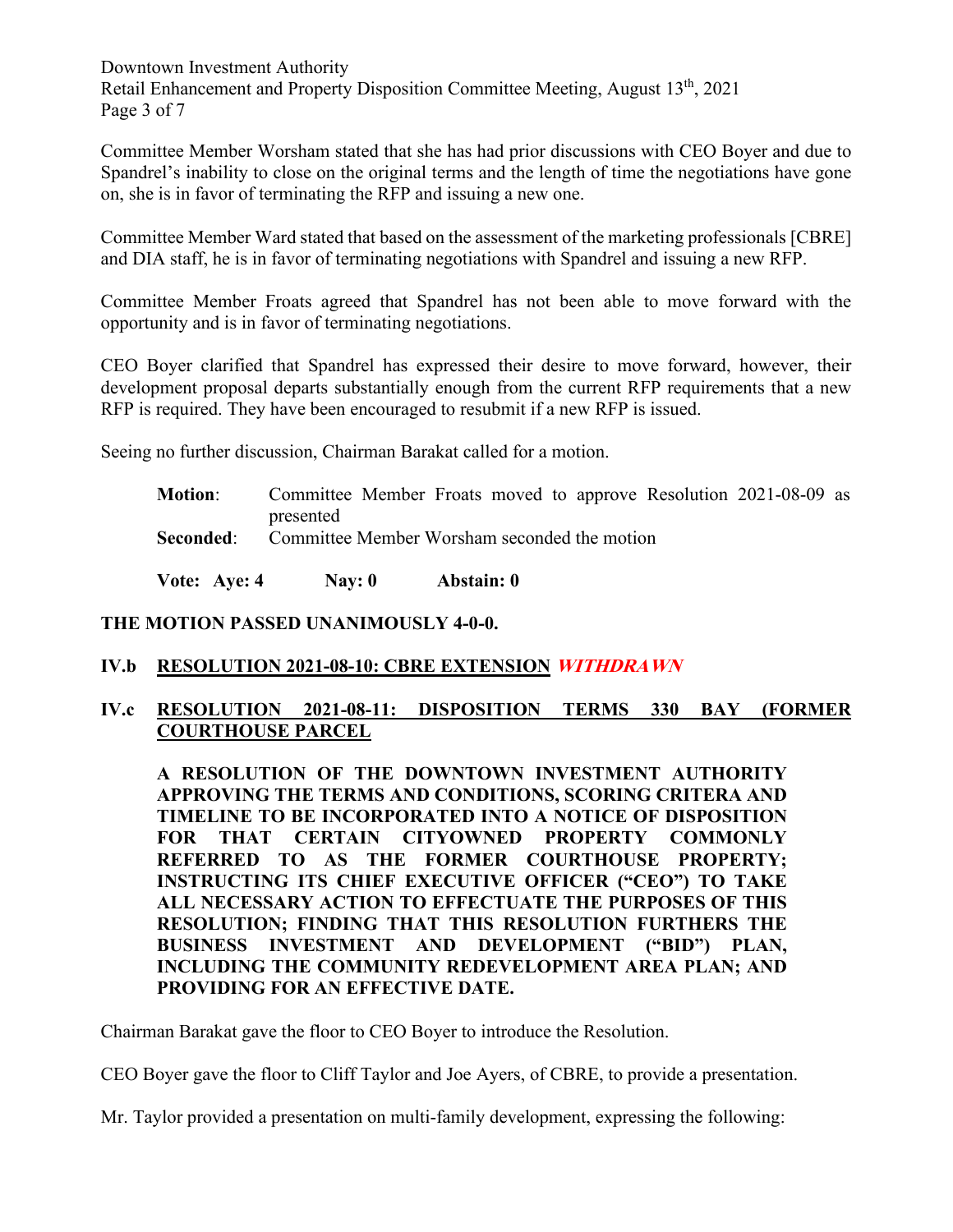## Downtown Investment Authority

Retail Enhancement and Property Disposition Committee Meeting, August 13<sup>th</sup>, 2021 Page 4 of 7

- Historically high influx of new capital into the market in the state of Florida.
- Jacksonville is ranked top 10 in the nation for resiliency, performance, rent growth, and absorption, in large part due to the massive migration and job growth.
- When the Invitation to Negotiate was posted two years ago, the Right of First Refusal served as a cooling effect. CBRE recommends removing the ROFR.
- The second cooling effect was the retail requirement along Bay Street. CBRE recommends reducing the retail requirement.
- The third cooling effect was having all three sites included in the ITN. CBRE recommends going from three parcels down to one, the courthouse site.
- The fourth cooling effect was that there was a substantial pipeline of new construction in the Urban Core that at the time had rents that were unproven achievable rents. In the multi-family sector, 4 percent increase in rent is considered incredible. The Urban Core has experienced a minimum of 9 percent increase with a maximum of 30 percent increase. Due to the magnitude of the shift in rents, the achievable rents are now proven.

Mr. Ayers provided a presentation on the highest and best use.

- CBRE does not anticipate a high activation from office developers that would be interested in developing speculative office space.
- CBRE has seen a big shift in hospitality. Two years ago, they did not see a high level of activation from hospitality. They are currently in conversation with their hotel group, and they are indicating there is some interest from quality hotel developers for at least a portion of the site which would lend to a mixed-use of the site.
- CBRE does not anticipate a high level of activation from the entertainment sector.
- Multi-family continues to be the highest and best use, even more so than two years ago.
- Capital flow into the Jacksonville market is substantial.

Committee Member Froats asked Mr. Ayers if he believes the DIA needs a REV Grant in order to develop the site. Mr. Ayers responded that based on construction costs, he would anticipate still seeing requests for REV Grants.

Committee Member Froats asked if starting with the property next to the courthouse is an option. Mr. Ayers responded that they received negative feedback the first time due to the ROFR. Mr. Froats stated that there could be an opportunity for a civic space.

Committee Member Worsham asked how the Marina site fits into high-end residential development, adding that she often hears that the riverfront needs a marina for boaters to dock and enjoy an activated riverfront with hospitality and restaurants. Mr. Ayers responded that both developers and downtown residents want to see the space activated. Mr. Taylor clarified that they do not recommend a modification in the requirement for retail on the riverfront, they recommend a reduction in the requirement for retail on Bay Street. Adding that, they would incorporate retail along the river and most developers would want to do that.

Committee Member Ward stated that he understands the need for residential and that there is no quick or clear solution to the ROFR. He is in favor of an incremental approach and of the CBRE recommendations overall.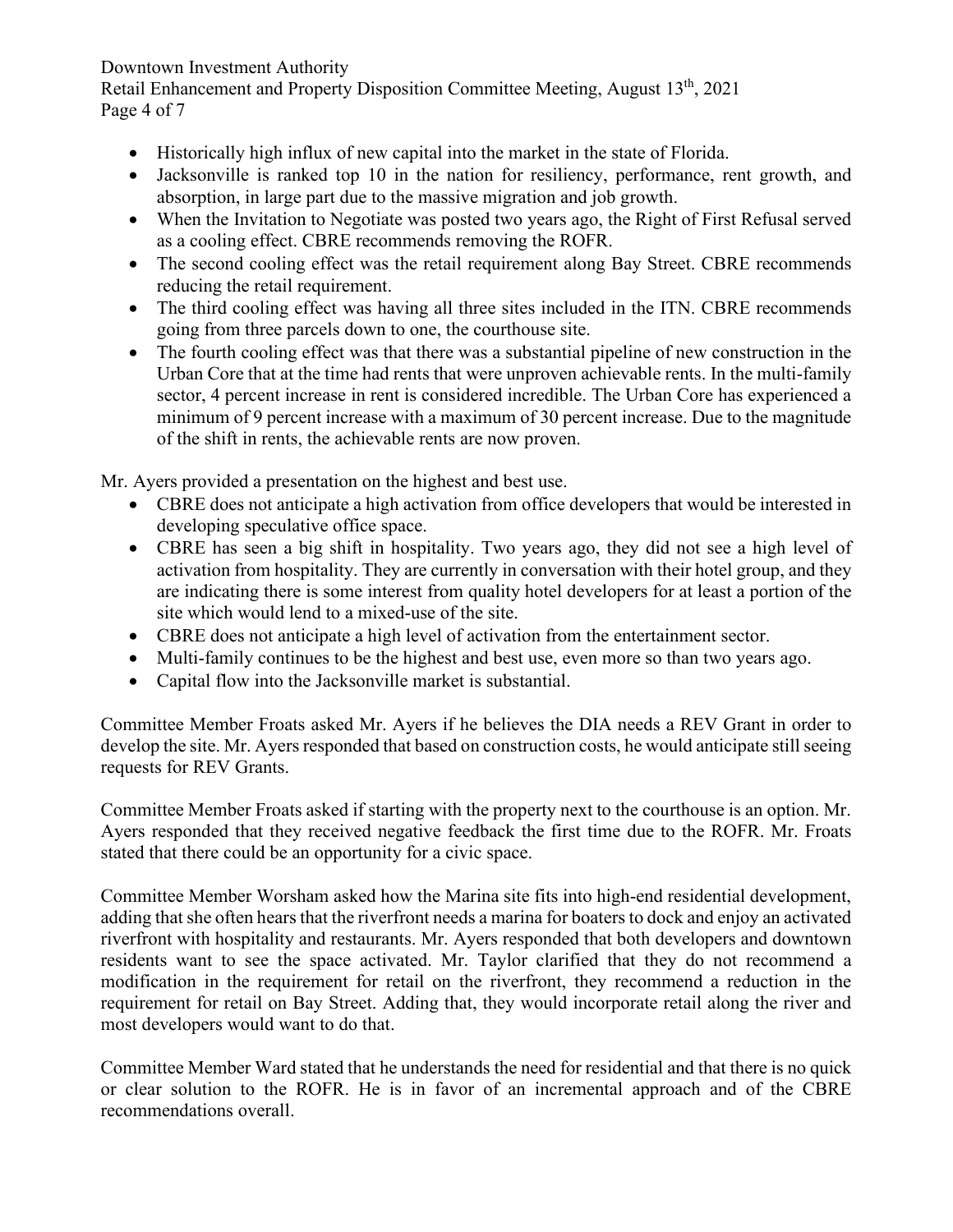Mr. Ayers stated that once the area is activated and the rents are proven, the ROFR will not be a significant barrier.

Mr. Taylor confirmed for Chairman Barakat that if they just did the ROFR parcel and left the other parcels out, he doesn't believe there would be success with responses, despite how active the market is. Chairman Barakat asked when does the ROFR parcel become marketable. Mr. Ayers responded that once the other unencumbered parcels are successful and proven, developers will take note of that and that will make the ROFR parcel more desirable. Mr. Taylor added that, even though the market is very high, developers are wondering if the Northbank can be as successful as Riverside-Brooklyn and the Southbank.

CEO Boyer described what the process will look like with the Ford on Bay property once the Board has decided if they would like to proceed with the Courthouse site only. Chairman Barakat responded that it seems the Board is agreement on excluding the ROFR parcel and asked about the Submerged Land Lease. CEO Boyer responded that it appears the opportunity for the Submerged Land Lease has passed as the City is already moving forward with the marina design with a fairly strong commitment to it being a public marina. The submerged land will not be a part of the disposition.

Mr. Taylor confirmed for Committee Member Froats that developers other than the hotel group – ones that specialize in civic architecture – will be included in the process. Committee Member Froats urged for a public/civic perspective to be included in the process.

Chairman Barakat asked for clarity regarding the timeline. CEO Boyer described the timeline with and without a broker, as seen in Exhibit 1. Mr. Taylor emphasized the importance of the premarket and the duration of the ITN, cautioning against a situation that allows potential developers to lose interest.

CEO Boyer provided an overview of the drafted terms for the disposition as seen in Exhibit 2. Attention was brought to subsection J., Financial Offer and Incentives, where it states that a multifamily market rate REV grant will be considered for projects meeting the program criteria up to a maximum of 50 percent for a term of 20 years. The maximum would only be awarded if the project met all desired DIA elements.

CEO Boyer provided an overview of the scoring criteria:

- In Exhibit 2, subsection B., Phasing, changed "award" to "effective date."
- Mr. Taylor's suggestion has been incorporated to subsection D., Bay Street Activation, stating that the minimum ratio of retail will be 35 percent of its ground floor Bay Street building frontage. Bonus points will be awarded for additional retail or restaurants on Bay Street.

Mr. Ayers added that the purpose of the 35 percent retail requirement is to not discourage developers with unique concepts and ideas from bidding. He expressed that retail is certainly important but believes it would be advantageous to receive those bids. Adding that, he encourages scoring retail rather than exclude those that don't present quite as much as others.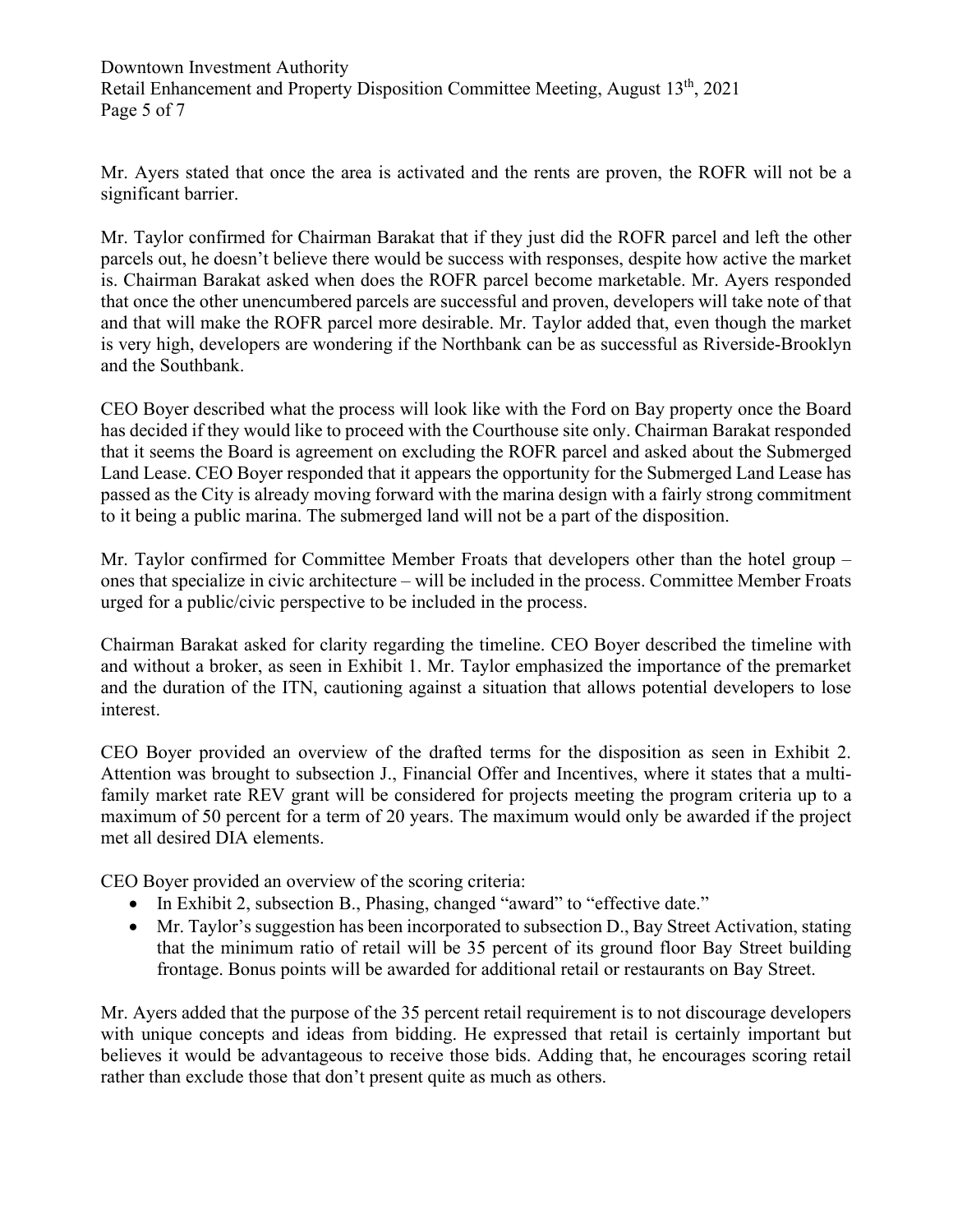Downtown Investment Authority Retail Enhancement and Property Disposition Committee Meeting, August 13<sup>th</sup>, 2021 Page 6 of 7

CEO Boyer provided an overview of the setback criteria and the proposed alternative of a 100 ft or more setback to allow for a plaza or similar space between the development and the riverfront. The view corridor requirement would be waived in this situation.

The Board agreed to hold a workshop to further discuss the disposition terms.

Discussion occurred regarding building length and height requirements as it pertains to a setback requirement. Committee Member Froats suggested keeping options open for setback criteria and scoring projects accordingly as to not eliminate a proposal that otherwise would be a great design. Mr. Taylor agreed.

CEO Boyer provided an overview of the riverfront activation criteria, expressing the DIA's desire to have a full-service restaurant that provides a dining opportunity for boaters on the waterfront. Committee Member Froats added that the City has a strong need for riverfront activation such as outdoor patios and rooftop bars and asked CBRE if they feel the City is asking for too much retail on the river. Mr. Ayers responded that he does not feel the City is asking for an onerous amount of retail on the river, though he does like the idea of optionality.

CEO Boyer reiterated that there will be a REPD Workshop to further refine disposition terms.

CEO Boyer provided a brief overview of Subsection F., Resiliency, stating that the disposition terms should address potential flooding and the use of resilient construction materials. Adding that, there is concern regarding site elevation while maintaining the pedestrian experience.

CEO Boyer provided a brief overview of Subsection G., Design and Materials, noting that high quality construction and design materials with architectural details and exterior finish are highly encouraged and will be taken into consideration.

CEO Boyer provided a brief overview of Subsection H., Construction and Maintenance Contribution, noting that proposals are encouraged, but not required, to include a monetary or in-kind contribution to the ongoing maintenance of the Riverwalk and adjacent plaza.

CEO Boyer stated that CBRE has advised the DIA to expect an offer that includes payment, such as a cash offer.

CEO Boyer briefly discussed several things for the Committee Members to consider as they review the scoring criteria and disposition terms.

# **V. HARPER STREET DISPOSITION**

Chairman Barakat gave the floor to Mr. Kelley.

Mr. Kelley provided a summary of the unsolicited proposal submitted by Mr. Kenneth Grady to purchase the City-owned lot located in the LaVilla District at 1511 Harper Street. Mr. Grady intends to adjoin the parcel with three other small adjacent properties which are all under different owners. The DIA will be following the Informal Notice of Disposition Process.